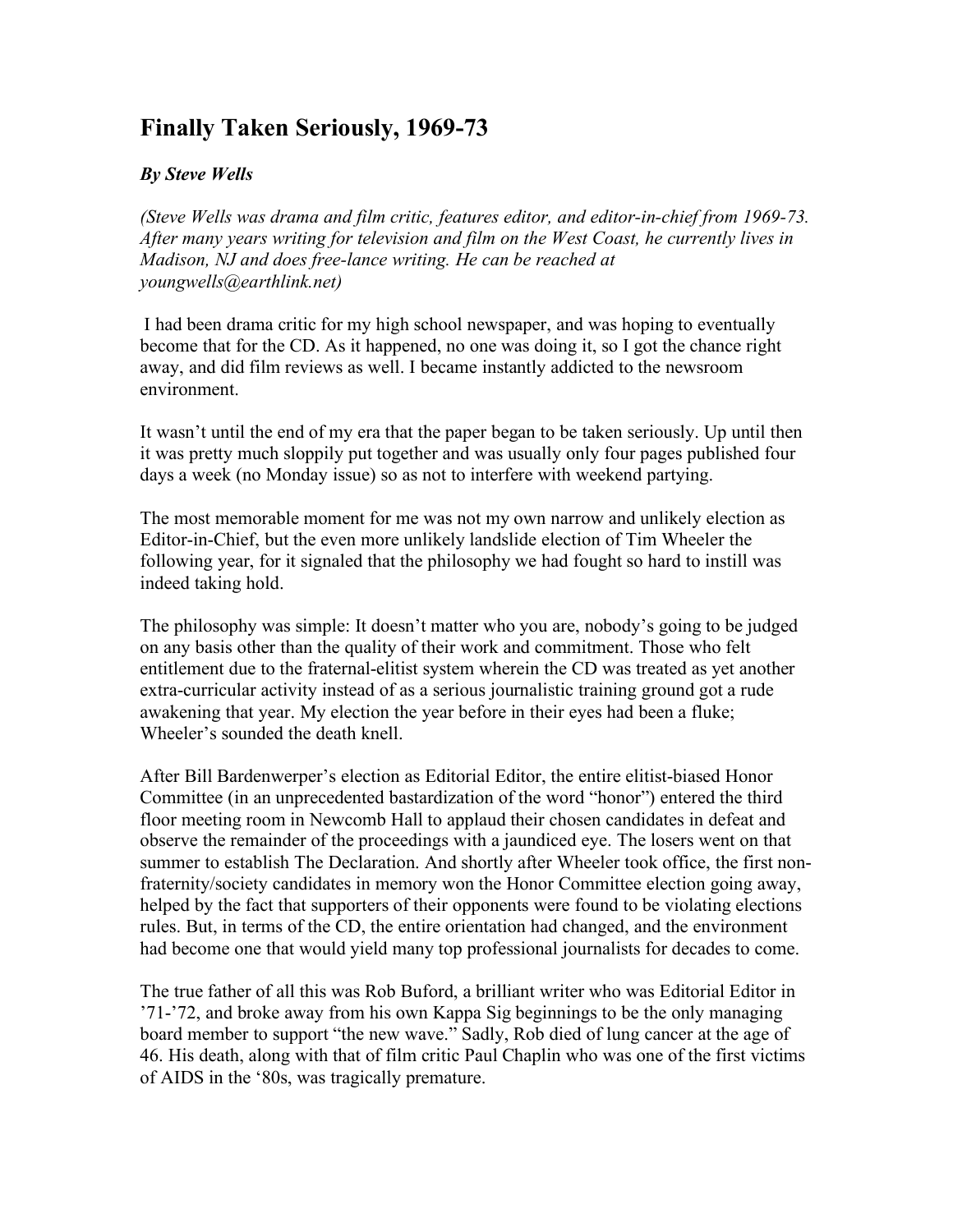Among my other memories:

The first article I ever did for the CD was interviewing first-year students on their preference for shirt-and-tie or casual attire in the classroom. By the time I left almost four years later, ties had become part of UVa folklore.

One night while editor-in-chief, I received a call from the Charlottesville airport from Chuck Robb, who was a third-year law student at the time, asking me if I could extend our deadline an hour so he could bring up a "thank you" letter to the University community to go in the next day's issue. He had just arrived back from his father-in-law Lyndon Johnson's funeral. Half an hour later he arrived in my office with what can best be described as handwritten scrawlings on a couple of pieces of yellow legal paper (which I still have in my old files but would be happy to contribute to any formal CD archives). Together we did a quick edit, and sent it back to the composing room. His last task of a grueling week completed, he sank into the sofa in my office and, completely exhausted, shared his private thoughts about his relationship with LBJ; I just happened to be the one in his presence when he was finally able to let his guard down.

Also while editor-in-chief, I received a note from a third-year law student named Christian White challenging me to a duel on the Lawn as part of a raging battle over whether the third party candidate he supported in the 1972 presidential election should get treatment from the CD equal to that afforded Nixon and McGovern. Finally, after a rancorous extended battle over it, the Managing Board voted and overruled me, 3-1 (for the only time that year), and we gave him the equal coverage he demanded. The following day I received a note from him saying he'd arrive in my office that afternoon for a "spleen-venting" session during which I could spend as much time as I wanted telling him exactly what I thought of him. At first I thought it was a joke, but when I realized it wasn't, I had someone call him off.

I recall the hatred I felt from most of the University (except, I recall, the law school) after we "reluctantly" endorsed Nixon for a second term in '72. It was an impossible choice that year, given how inept McGovern was, and we viewed Nixon as marginally less objectionable. Despite what eventually came to pass, I still think we made the correct decision at the time.

I remember with pleasure the camaraderie in the old composing room (or I should say "rooms," since we moved it into what had previously been the fire hazard of an unfinished attic space during my year as editor-in-chief), capped by the nightly appearance of courier George Fitch to drive the finished product to Culpeper to be printed, after complaining of course about the lateness.

In my first year the major issue was the Vietnam war, and the strike in the spring of 1970. I perhaps described it better in my "parting shot" of March, 1973, but it was very bizarre to see students marching up Emmet Street and engaging in an all-night standoff with police. In those days universities were hotbeds of political activity, and some actually shut down. University presidents either became ideologues (best epitomized by Grayson